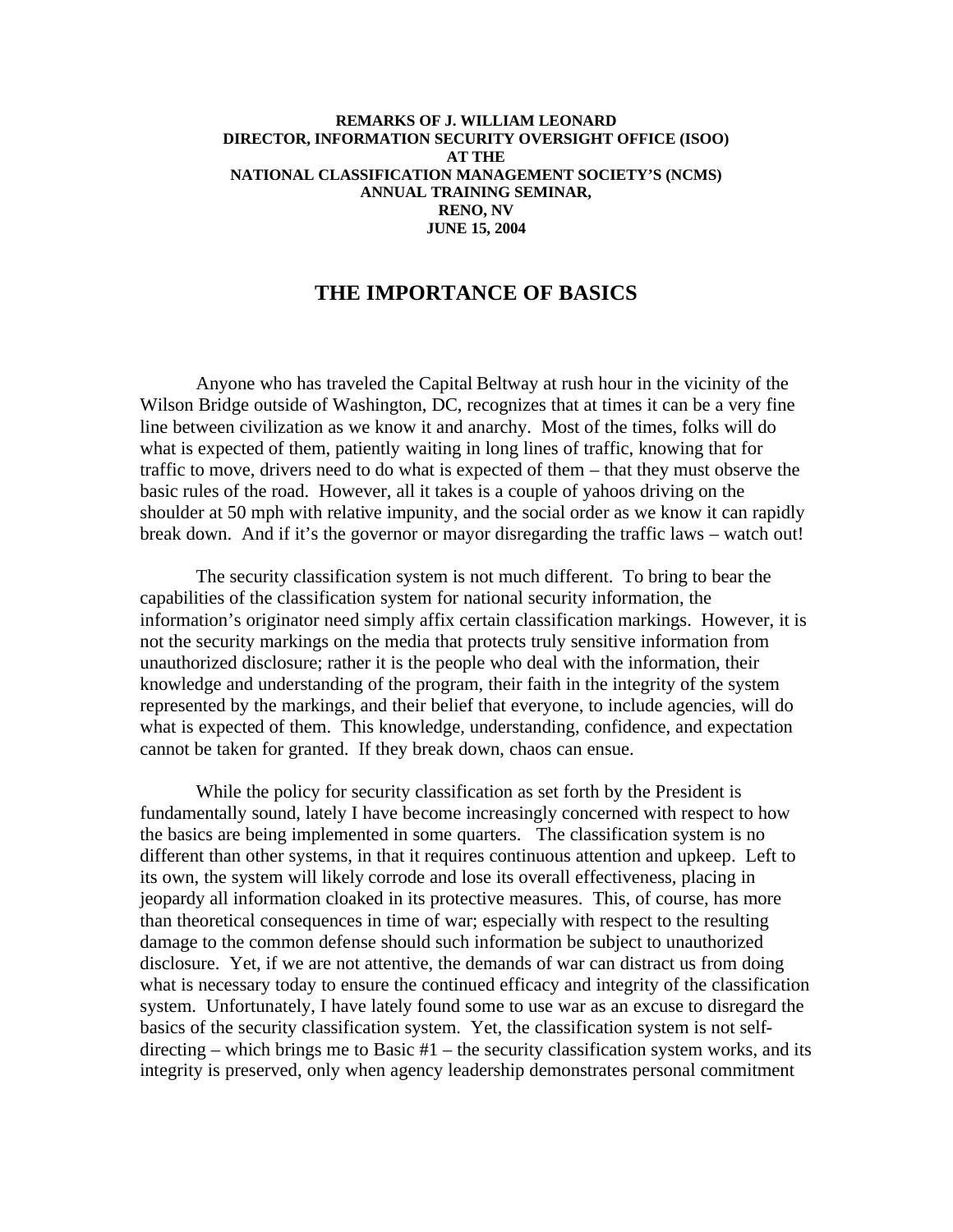and commits senior management to make it work. President Bush called for nothing less when he issued his amendment to Executive Order 12958 last year.

The Order is replete with measures to ensure the classification system's continued effectiveness. For example, agencies must appoint senior officials to oversee the agency's program, promulgate internal regulations, establish and maintain security education and training programs as well as an ongoing self-inspection program, and commit the resources necessary to ensure effective implementation of the program, among other requirements. Many agencies are excelling at fulfilling these requirements; others are not. For example, 15 months after the President amended Executive Order 12958 in response to recommendations from a number of agencies, I am disappointed to note that many of these same agencies have yet to implement in their own internal regulations the new authorities they actively sought. This brings me to Basic #2 – the administrative aspects of the program, such as implementing regulations as well as education and training, are essential. Regulations are both empowering and limiting in that they permit agencies and their cleared employees to fully leverage the classification authority delegated to them by the President consistent with its intended purpose.

Nonetheless, as evidenced by a review of newspaper headlines over the past several months, agencies are finding it is increasingly difficult for them to hold their own cleared employees accountable for adhering to the requirements for protecting classified information unless the agencies likewise adhere to the same provisions. These headlines include reports of a Federal grand jury investigating leaks of classified information suspected as emanating from the highest levels of our Government; a former Secretary of a Federal Department finding himself a party to an investigation into the suspected unauthorized disclosure of classified information; members of the military and others finding themselves subjects of criminal prosecutions for mishandling of classified information; the disclosure of classified reports that feed the perception that the security classification system is used to conceal violations of law; and lately, the almost daily media reports quoting from purportedly leaked classified documents.

Added to the above is my experience that many senior officials will candidly acknowledge that the Government classifies too much information, although oftentimes the observation is made with respect to the activities of agencies other than their own. The potential issue of excessive classification is supported, in part, by agency input to ISOO that indicates that overall classification activity is up over the past several years. Yet, some individual agencies are not certain – others are largely unaware. They have no real idea how much information they generate is classified; whether the overall quantity is increasing or decreasing; what the explanations are for such changes; which elements within their organizations are most responsible for the changes; and most importantly of all – whether the changes are appropriate i.e., whether too much or too little information is being classified and whether for too long or too short a period of time. The absence of rudimentary baseline information such as this makes it difficult for agencies to ascertain the effectiveness of their classification efforts. I believe that it is no coincidence that some of these same agencies are currently experiencing a veritable epidemic of leaks –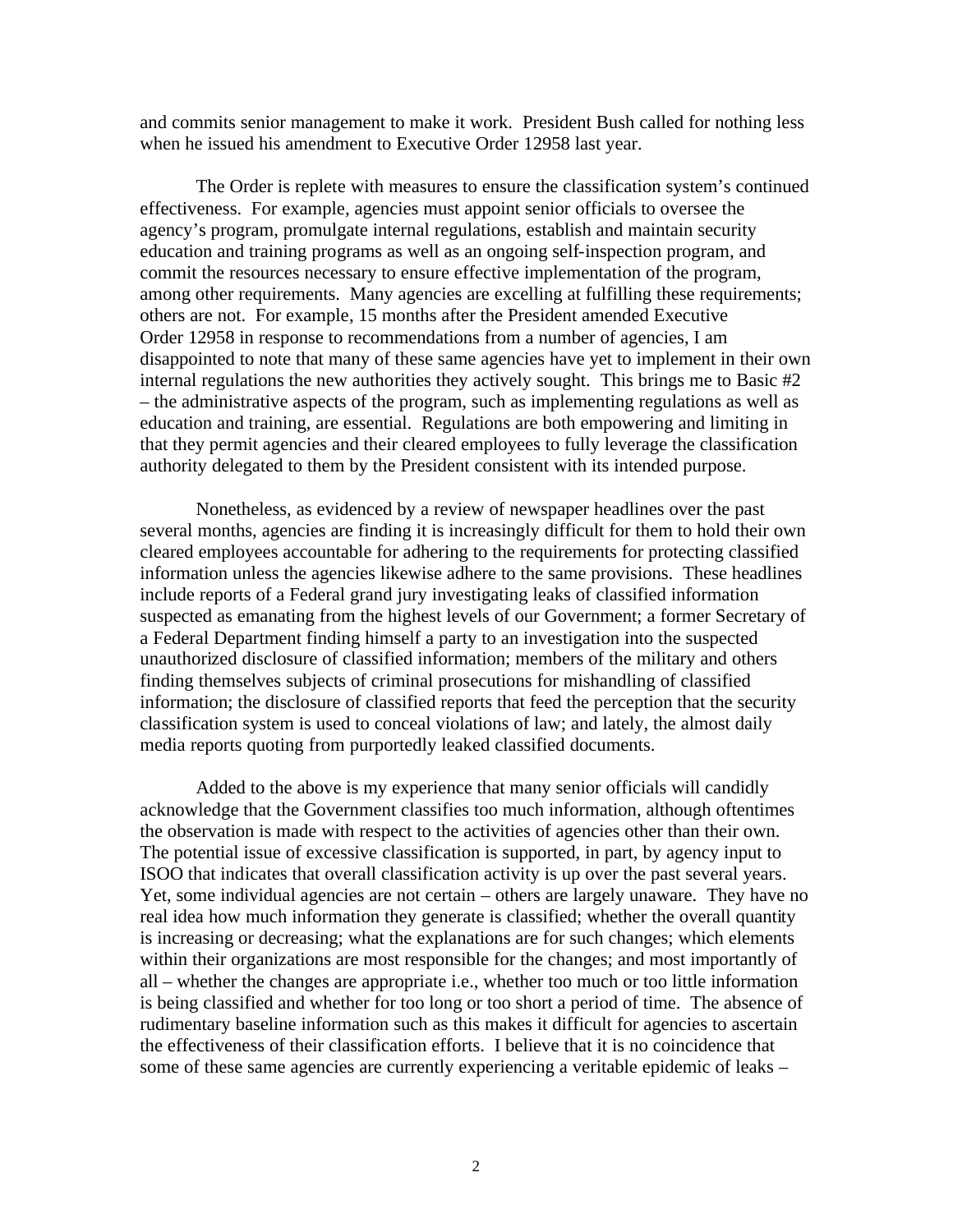part and parcel of what occurs when individuals begin to lose confidence in the security classification system.

I believe many of these issues arise when officials fail to recognize that when classifying national security information, they are employing the delegated constitutional authority of the President. The Order is clear that the employment of classification is an inherently discretionary act, based in large part upon the judgment of an original classifying authority. However, Basic #3 states that it is much more than an act of administrative convenience based upon a simple assertion. In delegating classification authority, the President has established clear parameters for it use, and certain burdens that must be satisfied. Unfortunately, some officials, at times, appear to believe that a simple assertion is all that is required for information to assume the legal safeguards of the classification system.

They forget, for example, that every act of classifying information must be able to trace its origin to an explicit decision by a responsible official who has been specifically delegated original classification authority. In addition, when required, the original classification authority must be able to identify or describe the damage to national security that would arise if the information was subject to unauthorized disclosure. Finally, the information must be owned by, produced by or for, or under the control of the United States Government and must fall into one or more of the categories of information specifically provided for in the Order. I am increasingly troubled by the number of times I need to remind certain officials of these basics.

Basic #4 acknowledges that like all authority, classification authority is not without limits. There are some very clear prohibitions with respect to the use of classification. Specifically, in no case can information be classified in order to conceal violations of law or to prevent embarrassment to a person, organization or agency. Nonetheless, you are all probably aware of certain information dealing with the abuse of detainees in Abu Ghraib prison that has apparently been classified. The Department of Defense is currently in the process of addressing a number of concerns I have raised with them in this regard and I await their formal reply. In the meantime, however, I am struck by a simple question when I see examples of classification such as what we have recently seen reported in the media. Specifically, "exactly from whom are we keeping the information secret?" In the case of detainee abuse, we are obviously not keeping it secret from the detainees – they experience the abuse and interrogation techniques first hand. And I assume we do not expect them to sign a nondisclosure agreement upon their release from custody based upon the premise that they had been exposed to classified information when they are subjected to abusive techniques.

And what is gained by classifying such activity? Our values as a society are such that they will invariably serve as a self-correcting measure when confronted with such abuses – thus the inevitability that such information will eventually become widely known. At the same time, the initial act of classification can negatively impact the timeliness and completeness of notifications provided to certain Government officials, thus impairing their ability to deal with ensuing issues. In the final analysis, we only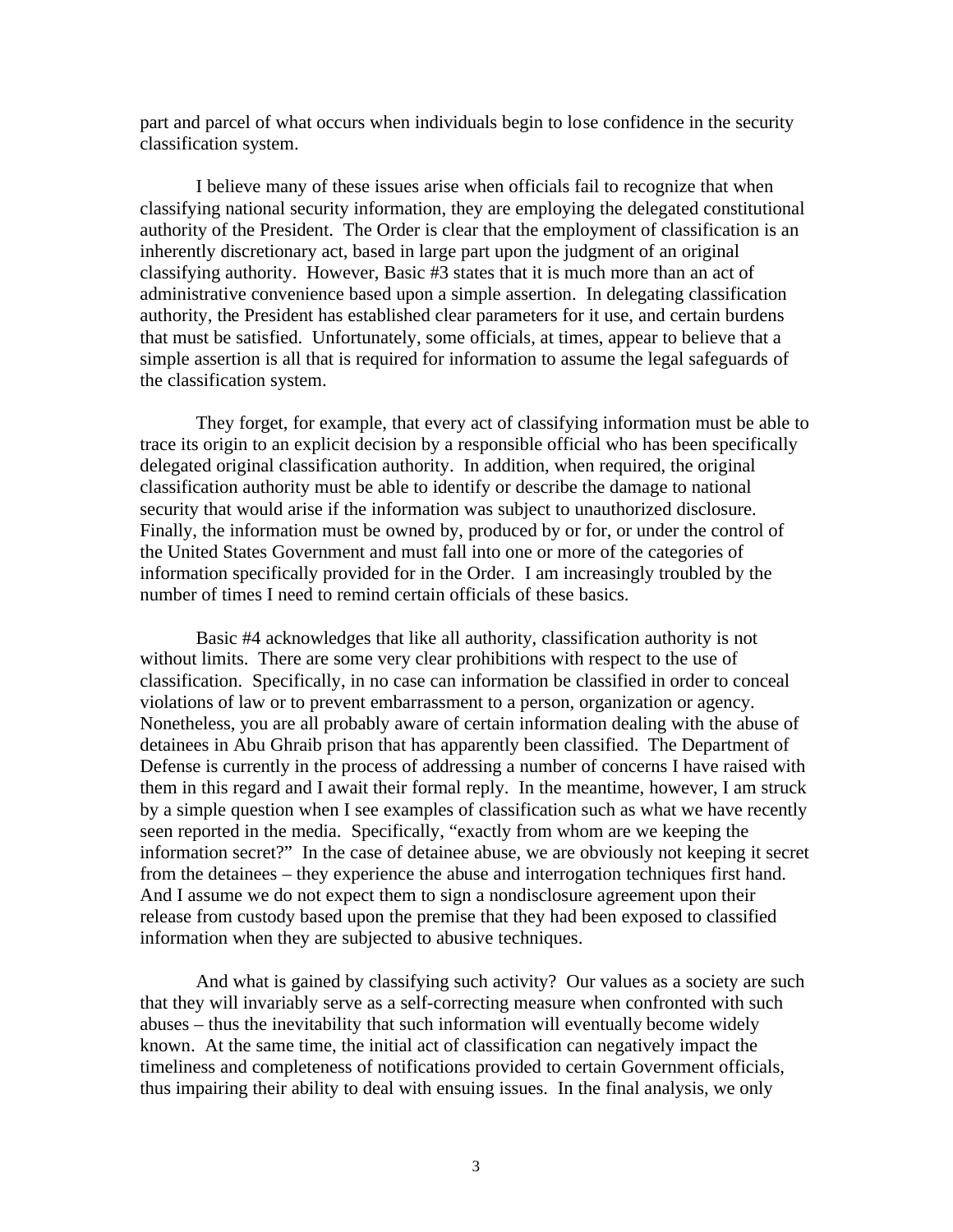succeed in keeping the information from those who need to know it the most – the American people and their leaders – and even then, we only delay the inevitable.

While reflecting upon this issue, I was struck by a recent article in the *Los Angeles Times* entitled "Abu Ghraib Intelligence Soldier Describes Iraq Abuse In Detail." In the article, one military intelligence soldier related how, after a session in which abuse was inflicted upon some detainees, as he got ready to leave the cellblock amid anguished pleas for help from the prisoners, another soldier looked at him and asked, "Izzy, you're not going to tell anybody, are you?" In some regards, I believe that the affixing of classification markings to official reports of abuse and the employment of certain interrogation techniques can be akin to asking Izzy, out of a sense of shame and fear of being found out, not to tell anybody.

My current concerns extend to the area of declassification as well. Basic #5 acknowledges that one of the principal procedures for maintaining the effectiveness of the classification system is the purging from the safeguarding system of information that no longer requires protection in the interest of national security. In addition to processes such as automatic and systematic declassification, as well as mandatory declassification reviews, the Executive order clearly states that "information shall be declassified as soon as it no longer meets the standards for classification" (§ 3.1). Elsewhere, the Order specifically prohibits the use of classification "to prevent or delay the release of information that does not require protection in the interest of the national security" (§ 1.7 (a) (4)). Declassification cannot be regarded as a "fair weather project," something we tend to when resources are plentiful but which quickly falls off the priority list when times get tough, especially in times of national security challenges. Nonetheless, it is disappointing to note that declassification activity has been down for the past several years.

In some quarters, when it comes to classification in times of national security challenges, when available resources are distracted elsewhere, the approach toward classification can be to "err on the side of caution," by classifying and delaying declassification "when in doubt" and "asking questions later." Yet, the classification system is too important, and the consequences resulting from improper implementation too severe, to allow "error" to be a part of any implementation strategy. Error from either perspective, both too little and too much classification, is not an option. Too much classification unnecessarily impedes effective information sharing, and inappropriate classification undermines the integrity of the entire process. Too little classification can subject our citizens, our democratic institutions, our homeland security, and our interactions with foreign nations to potential harm.

In this regard, Basic #6, proactive oversight by an agency of its security classification program, is crucial – it is not a luxury. To allow information that will not cause damage to national security to remain in the classification system, or to enter the system in the first instance, places all classified information at needless increased risk.